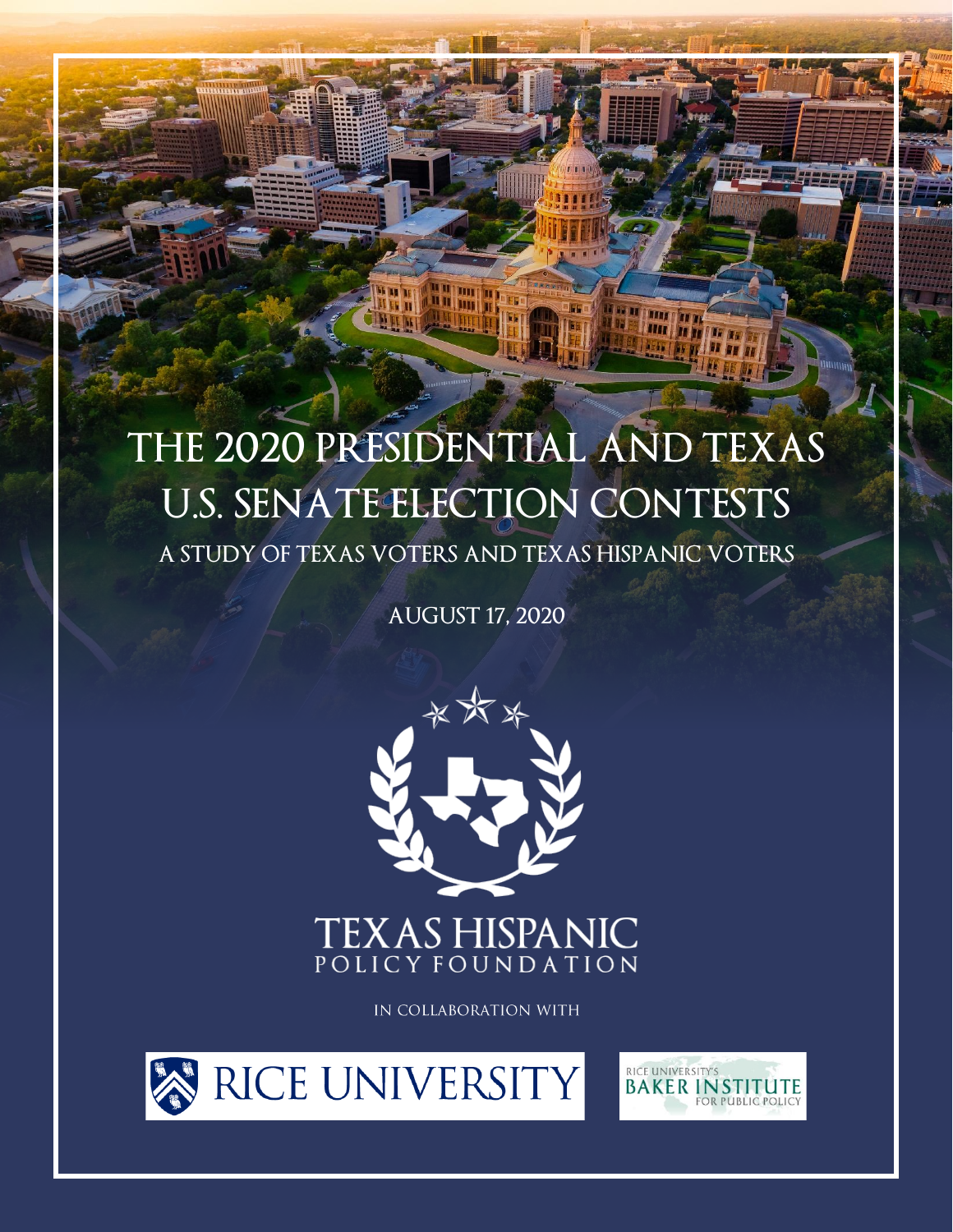This report is the first of a three-part series focusing on the 2020 Presidential and U.S. Senate Elections, the COVID-19 Pandemic, and Hispanic Voters. This report analyzes the presidential and U.S. Senate voting preferences among Texas voters as well as examines Texans' evaluation of Presidential Trump's performance in key policy areas. It also explores the overall favorability ratings of national and state politicians along with the impact of Donald Trump's tenure in office on voter evaluations of the Texas Republican Party.

#### **METHODOLOGY**

The survey was conducted between August 4, 2020 and August 13, 2020 by YouGov for the Texas Hispanic Policy Foundation (THPF) and Rice University's Baker Institute. YouGov interviewed 892 respondents online who were then matched down to a sample of 846 of Texas registered voters to produce the final dataset, which contains an oversample of Hispanics to allow for more detailed intra-group analysis than is possible in a standard survey.

YouGov is the nation's most prestigious online survey company, conducting U.S. election related surveys for CBS News, Yahoo News, HuffPost and The Economist, among others. In addition, in Texas YouGov has for more than a decade conducted the highly regarded and influential triennial University of Texas/Texas Tribune Poll.

The respondents were matched to a sampling frame on gender, age, race, and education. The frame was constructed by stratified sampling from the 2018 Current Population Survey (CPS) sample with selection within strata by weighted sampling with replacements (using the person weights on the public use file). The matched cases were weighted to the sampling frame using propensity scores. The matched cases and the frame were combined and a logistic regression was estimated for inclusion in the frame. The propensity score function included age, gender, race/ethnicity, years of education, and region. The propensity scores were grouped into deciles of the estimated propensity score in the frame and post-stratified according to these deciles. The weights were then post-stratified on 2016 Presidential vote choice, and a four-way stratification of gender, age (4-categories), race (4-categories), and education (4-categories), to produce the final weight.

#### **PRESIDENTIAL VOTE CHOICE**

Table 1 contains the presidential vote choice of all voters and those who indicated they were most likely to vote ("extremely likely to vote") in the November election.

| Candidate                  | All Voters $(\% )$ | <b>Most Likely Voters (%)</b> |
|----------------------------|--------------------|-------------------------------|
|                            |                    |                               |
| Donald Trump (Republican)  | 47.5               | 49.5                          |
| Joe Biden (Democrat)       | 40.5               | 44.1                          |
| Jo Jorgensen (Libertarian) |                    | 11                            |
| Howie Hawkins (Green)      | 0.8                | 0.3                           |
| Unsure/Don't Know          | 10 2               | 5.0                           |

#### **Table 1. Presidential Vote Choice**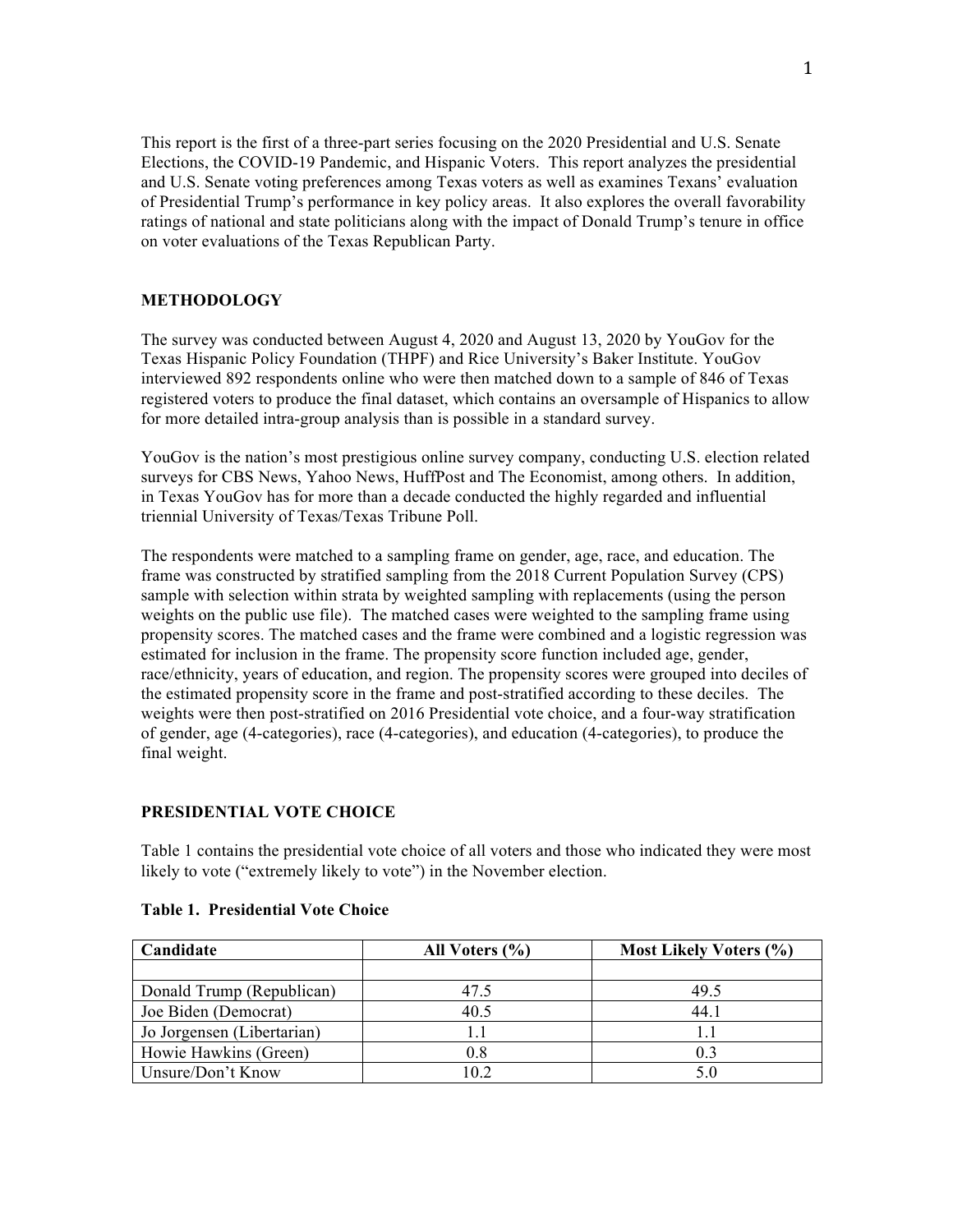Among all voters, 47.5% indicate they would vote for Republican Donald Trump if the election were held today while 40.5% indicate they would vote for Democrat Joe Biden. One in ten voters remains undecided (10.2%) while 1.1% and 0.8% respectively reported they would cast a vote for the Libertarian Party (Jo Jorgensen) and the Green Party (Howie Hawkins) presidential candidates. When the 10.2% who were unsure were pressed on whether they were leaning a little more toward either Trump or Biden, 21.7% stated they were leaning a little more toward Trump while 14.9% indicated they were leaning a little more toward Biden, with the remaining 63.4% not signaling even a slight preference between the two.

Among the most likely voters, 49.5% reported they would vote for Trump while 44.1% reported they would vote for Biden. Unsurprisingly among this more motivated set of voters, only one in twenty (5.0%) remains undecided while 1.1% and 0.3% signal they would cast a vote for Jorgensen and Hawkins respectively. When the 5.0% who were unsure were pressed on whether they were leaning a little more toward either Trump or Biden, 23.3% stated they were leaning a little more toward Trump while 15.9% indicated they were leaning a little more toward Biden, with the remaining 60.9% not signaling even a slight preference between the two.

*Strength of Vote Choice Commitment*. Table 2 provides the distribution of those (for all voters) who indicated a vote choice for Trump or Biden based on the strength of their commitment to their chosen candidate. A large majority of both candidates' voters signal they are unlikely to change their mind between now and November 3, with 97.5% of Trump voters saying their commitment to their candidate is either Very Strong (79.2%) or Strong (18.3%) and a similar 98.1% of Biden voters saying their commitment to the former vice president is either Very Strong (77.1%) or Strong (21.0%).

| Candidate | <b>Very Strong</b> | <b>Strong</b>     | <b>Somewhat Strong</b> | <b>Not Too Strong</b> |
|-----------|--------------------|-------------------|------------------------|-----------------------|
|           | "I've decided"     | "I probably won't | "I still might change" | "I'll probably"       |
|           |                    | change            |                        | change"               |
| Trump     | 79.2               | 8.3               |                        | .) 9                  |
| Biden     | 77 1               | 21.0              |                        | 0.6                   |

#### **Table 2. Strength of Presidential Vote Decision (% Distribution)**

*Ethnicity/Race.* Table 3 displays the presidential vote choice (for all voters) both overall and broken down into the Lone Star State's three principal ethnic/racial groups: Anglos (non-Hispanic Whites), Hispanics, and African Americans. A catch-all Others category is also included, although the proportion of voters in it is too small for any accurate analysis and therefore it is not discussed here.

| Table 3. Ethnicity/Race and Presidential Vote Choice (% Distribution) |  |  |
|-----------------------------------------------------------------------|--|--|
|                                                                       |  |  |

| Candidate | <b>Overall</b> | Anglos | <b>Hispanics</b> | African   | <b>Others</b> |
|-----------|----------------|--------|------------------|-----------|---------------|
|           |                |        |                  | Americans |               |
| Trump     | 47.5           | 62.0   | 37.9             | 6.2       | 45.0          |
| Biden     | 40.5           | 27.2   | 47.4             | 82.3      | 39.4          |
| Jorgensen |                |        | 1.2              | 0.0       | 0.8           |
| Hawkins   | $0.8\,$        | 0.7    | 0.2              | 0.0       | 9.7           |
| Unsure    | 10.2           | 8.8    | 13.2             | 11.5      |               |

A substantial majority of Anglos (62.0%) would vote for Trump if the election were held today, more than twice the percentage of Anglos who would vote for Biden (27.2%). Fewer than one in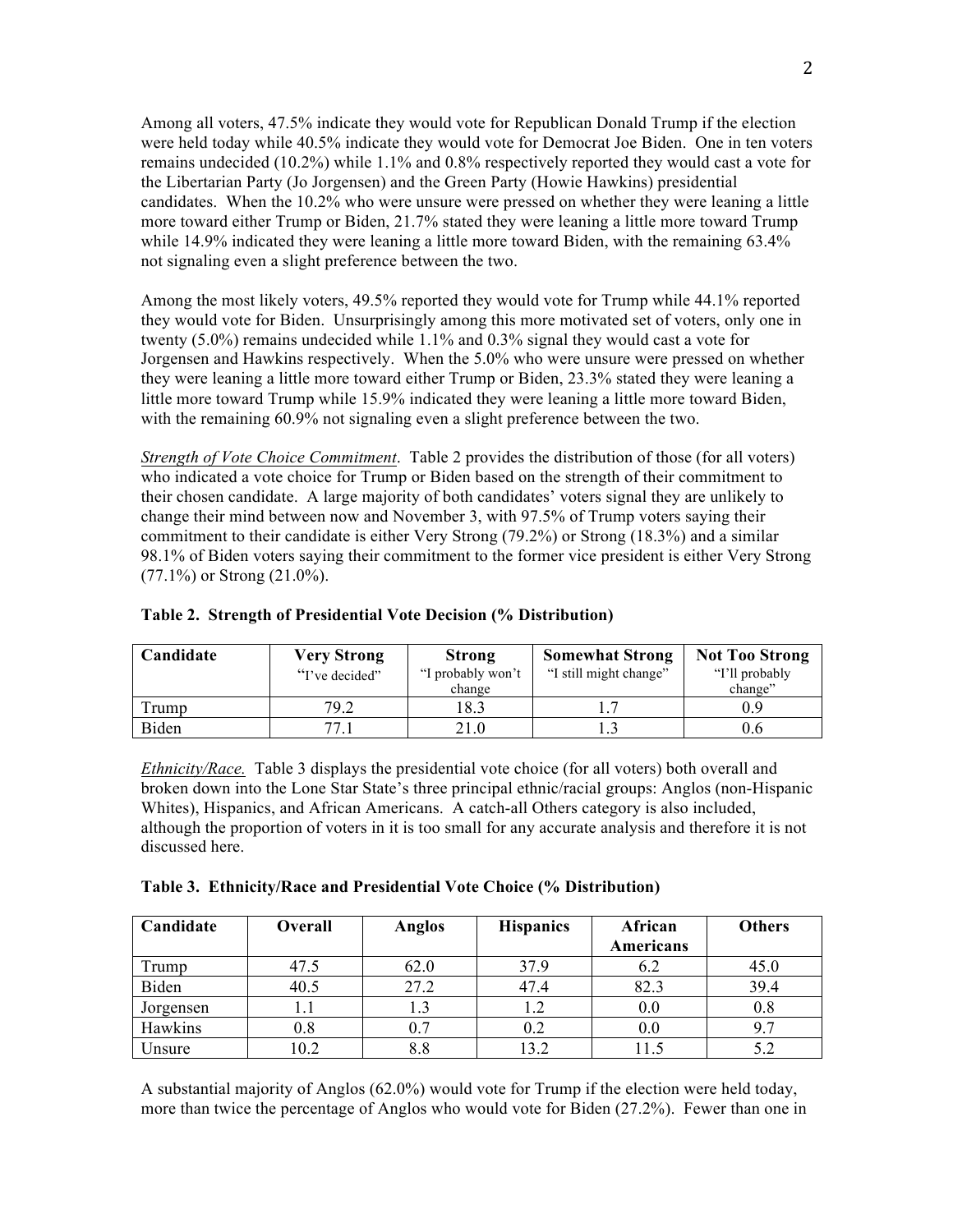ten Anglos (8.8%) remain undecided. Biden would best Trump among Hispanic voters if the election was held today by a 47.4% to 37.9% margin with 13.2% of Hispanic voters still undecided. An overwhelming majority (82.3%) of African Americans would cast a ballot for Biden if the election were held today, versus a scant 6.2% who would support Trump. A little more than one in ten African Americans (11.4%) remain undecided.

*Gender.* Table 4 provides the presidential vote choice (for all voters) both overall and broken down by gender. Men back Trump (55.5%) over Biden (37.5%) by a substantial margin, with only 5.0% unsure. Women narrowly back Biden (42.9%) over Trump (40.5%), with almost three times the proportion of women (14.4%) being undecided as men (5.0%).

| Candidate | Overall | Women | Men  |
|-----------|---------|-------|------|
| Trump     | 47.5    | 40.9  | 55.5 |
| Biden     | 40.5    | 42.9  | 37   |
| Jorgensen |         | I.U   |      |
| Hawkins   | 0.8     |       |      |
| Unsure    | 10.2    | 14.4  |      |

**Table 4. Gender and Presidential Vote Choice (% Distribution)**

*Age.* Table 5 contains the presidential vote choice (for all voters) both overall and broken down into two age groups: those 50 and over and those under 50. Trump enjoys notably more vote support among those 50 and over than does Biden, 53.9% to 37.8%, with 7.8% undecided. Among those under 50, Biden possesses a modest advantage over Trump, 43.9% to 39.2%, with 13.2% unsure.

| Candidate | Overall      | 50 and Over | Under 50 |
|-----------|--------------|-------------|----------|
| Trump     | 47.5         | 53.9        | 39.2     |
| Biden     | 40.5         | 37.8        |          |
| Jorgensen |              | 0.5         |          |
| Hawkins   | $_{\rm 0.8}$ | 0.0         |          |
| Unsure    | 10.2         |             |          |

#### **Table 5. Age and Presidential Vote Choice (% Distribution)**

*2020 Presidential Vote Choice and 2016 Presidential Vote Choice*. Table 6 displays how those individuals who have signaled they intend to vote for Trump, Biden, Jorgensen, Hawkins or remain unsure voted in the 2016 presidential election. Among the Trump voters, 73.0% cast a vote for Trump in 2016 while 24.5% did not vote (or did not remember how they voted). Only 1.4% voted for Hillary Clinton with a remaining 1.1% having voted for third party candidates (Libertarian Gary Johnson, Green Jill Stein and others via a write-in vote). Among the Biden voters, 65.6% cast a vote for Hillary Clinton in 2016 while 27.2% did not vote. Only 3.0% voted for Trump with a remaining 4.2% having voted for third party candidates.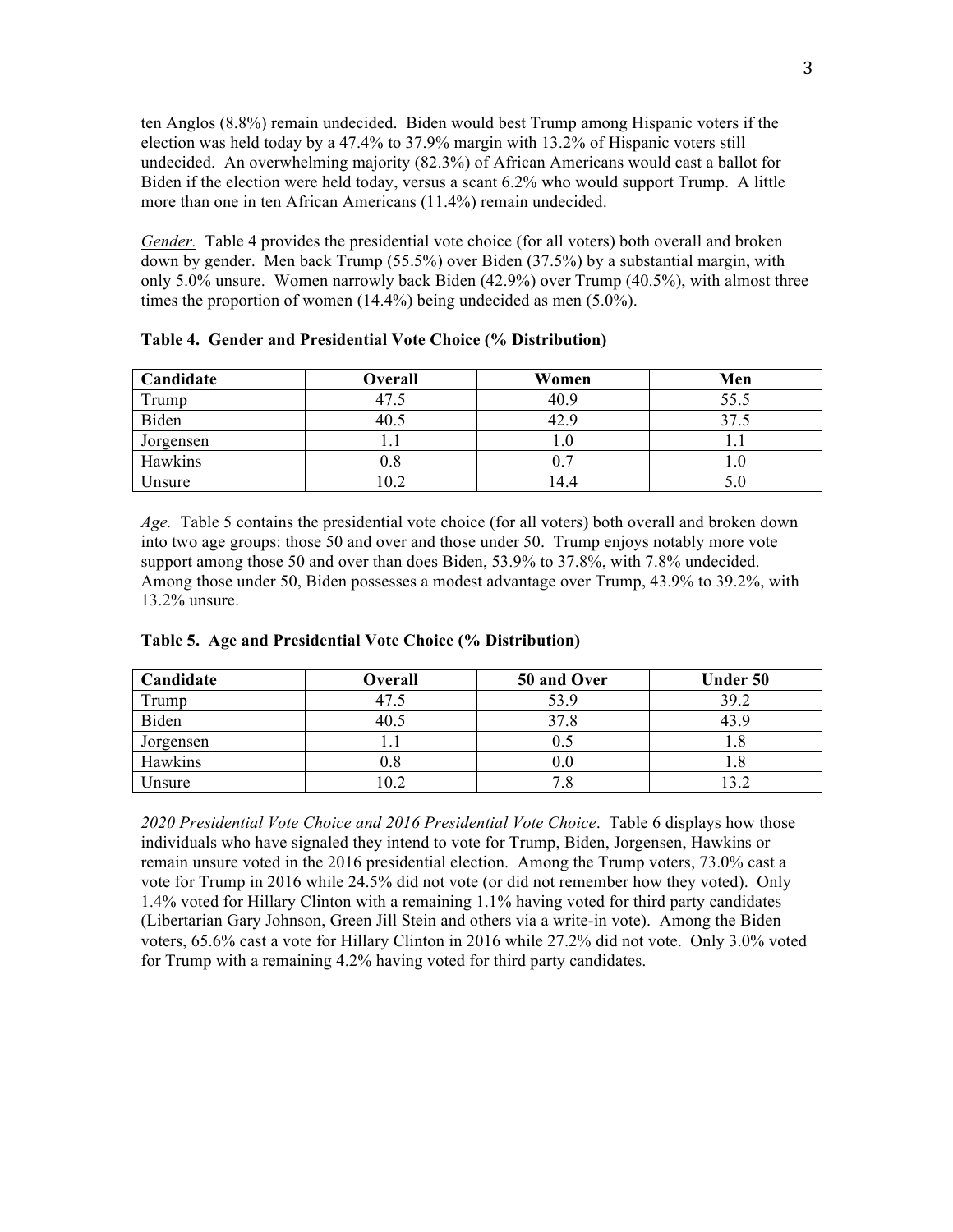| 2020<br>Presidential<br><b>Vote Choice</b> | 2016<br>Presidential<br><b>Vote Choice</b> |                |         |             |                     |
|--------------------------------------------|--------------------------------------------|----------------|---------|-------------|---------------------|
|                                            | Trump                                      | <b>Clinton</b> | Johnson | Stein/Other | <b>Did Not Vote</b> |
| Trump                                      | 73.0                                       | 1.4            | 0.7     | 0.4         | 24.5                |
| Biden                                      | 3.0                                        | 65.6           | 3.4     | 0.8         | 27.2                |
| Jorgensen                                  | 11.4                                       | 0.0            | 51.9    | 26.2        | 10.5                |
| Hawkins                                    | 0.0                                        | 12.1           | 0.0     | 15.2        | 72.7                |
| Unsure                                     | 26.1                                       | 7.6            | 2.0     | 6.4         | 57.9                |

**Table 6. 2020 Presidential Vote Choice and 2016 Presidential Vote Choice (% Distribution)**

Table 7 flips the information on 2016 and 2020 presidential vote choice and examines the distribution of the 2020 presidential vote choice based on the 2016 voting behavior of the respondents. Of the voters who cast a ballot for Trump in 2016, 89.7% intend to vote for him in 2020 while 3.1% intend to vote for Biden and 6.9% are unsure. Of the voters who cast a ballot for Clinton in 2016, 94.6% intend to vote for Biden while 2.3% intend to vote for Trump and 2.8% are unsure. An absolute majority (55.7%) of those individuals who voted for Libertarian presidential candidate Gary Johnson in 2016 intend to vote for Biden in 2020. Those Texans who did not vote in 2016 are evenly split in their vote preference between Trump (39.7%) and Biden (37.7%), with 20.2% still unsure about how they are going to vote in the presidential contest.

| 2016<br>Presidential<br><b>Vote Choice</b> | 2020<br><b>Presidential</b><br><b>Vote Choice</b> |              |           |                |        |
|--------------------------------------------|---------------------------------------------------|--------------|-----------|----------------|--------|
|                                            | Trump                                             | <b>Biden</b> | Jorgensen | <b>Hawkins</b> | Unsure |
| Trump                                      | 89.7                                              | 3.1          | 0.3       | 0.0            | 6.9    |
| Clinton                                    | 2.3                                               | 94.6         | 0.0       | 0.4            | 2.8    |
| Johnson                                    | 14.0                                              | 55.7         | 22.1      | 0.0            | 8.2    |
| Stein/Other                                | 12.3                                              | 19.6         | 18.0      | 8.1            | 42.0   |
| Did Not Vote                               | 39.7                                              | 37.7         | 0.4       | 2.0            | 20.2   |

*Hispanic Voters*. A mentioned earlier, this survey contained an oversample of Hispanic voters, allowing for sub-group analysis along a variety of dimensions: Gender, Age, Immigration Generation, Language Spoken at Home, Hispanic Ancestry, Educational Attainment, and Religion. These results are contained in Table 8.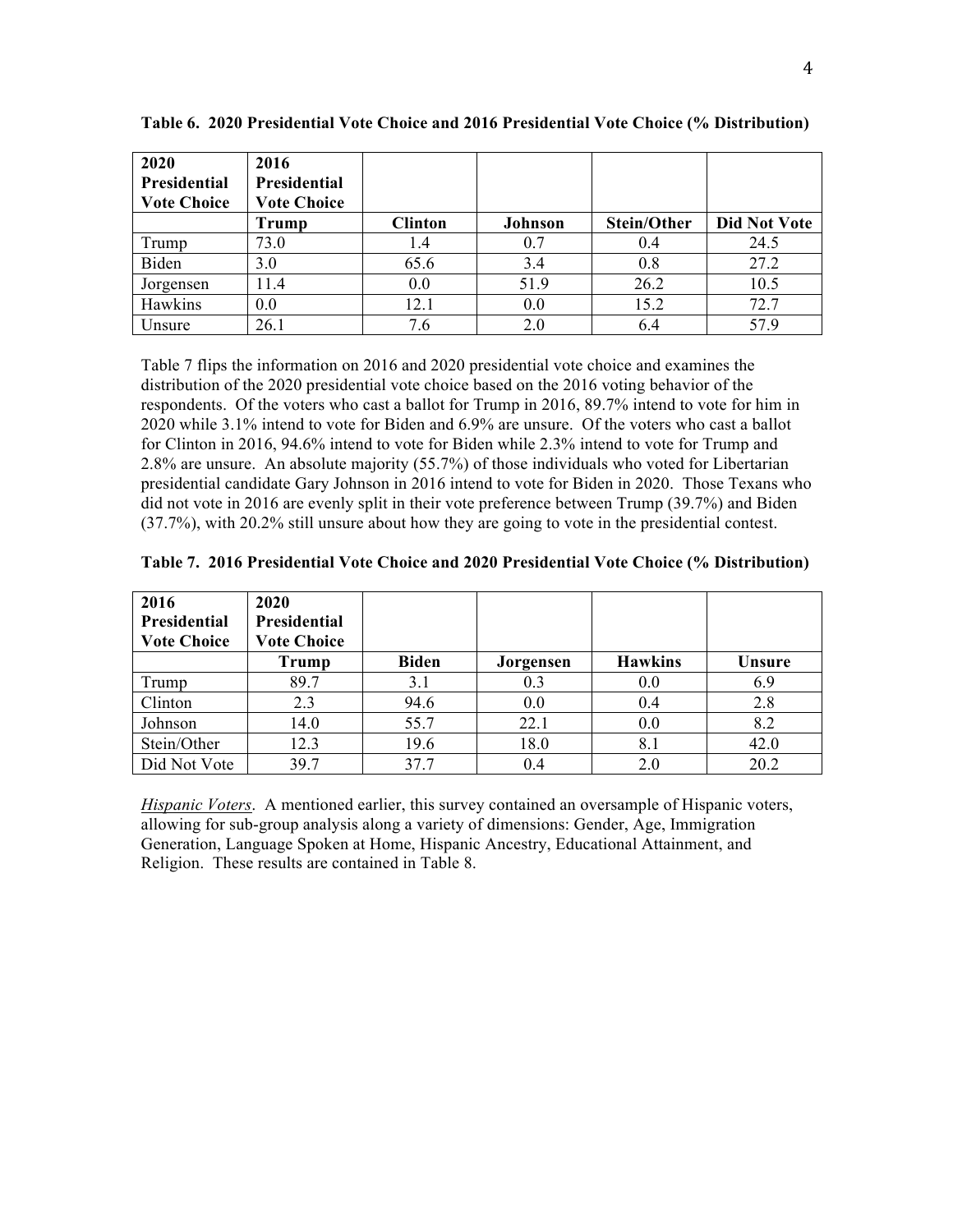| Category         | <b>Sub-Group</b>                          | <b>Biden</b>       | <b>Trump</b>      | Unsure            |
|------------------|-------------------------------------------|--------------------|-------------------|-------------------|
|                  |                                           |                    |                   |                   |
| <b>Hispanics</b> |                                           | 47.4               | $\overline{37.9}$ | 13.2              |
|                  |                                           |                    |                   |                   |
| Gender           | Women                                     | 46.6               | 32.0              | 20.4              |
|                  | Men                                       | 48.5               | 45.5              | 4.1               |
|                  |                                           |                    |                   |                   |
| Age              | 50 and Over                               | 50.0               | 38.8              | 11.3              |
|                  | Under 50                                  | 45.3               | 37.2              | 14.8              |
| Generation       | Naturalized                               | 41.8               | 37.5              | 17.4              |
|                  | 1st Generation                            | 49.8               | 17.9              | 26.7              |
|                  | 2nd Generation                            | 40.9               | 50.7              | 8.3               |
|                  | 3rd Generation+                           | $\overline{51.3}$  | 38.2              | 9.8               |
|                  |                                           |                    |                   |                   |
| Language-Home    | Spanish                                   | 47.9               | 24.7              | 23.3              |
|                  | Spanish=English                           | 45.3               | 39.7              | 12.6              |
|                  | English                                   | 43.1               | 43.6              | 12.2              |
| Hispanic         | 4 Hispanic                                | 49.4               | 35.5              | 13.3              |
| Ancestry         | Grandparents                              |                    |                   |                   |
|                  | 1-3 Hispanic                              | 44.0               | 42.3              | 13.0              |
|                  | Grandparents                              |                    |                   |                   |
| Educational      |                                           | 50.6               | 37.2              | 12.0              |
| Attainment       | Primary + High<br>School                  |                    |                   |                   |
|                  | Some College +                            | 50.8               | 29.5              | 16.9              |
|                  | 2 Year Degree                             |                    |                   |                   |
|                  | $\overline{4 \text{ Year}} + \text{Post}$ | 38.7               | 48.4              | 11.1              |
|                  | <b>Graduate Degree</b>                    |                    |                   |                   |
|                  |                                           |                    |                   |                   |
| Religion         | Catholic                                  | 60.6               | 32.7              | 6.6               |
|                  | Protestant                                | $\overline{2}$ 4.4 | $\overline{51.1}$ | $\overline{23.7}$ |
|                  | None/Agnostic                             | $\overline{55.0}$  | 27.3              | 12.8              |

**Table 8. Hispanic Presidential Vote Choice (% Distribution)**

Hispanics differ notably in their presidential vote preference depending on their gender, with male Hispanics narrowly preferring Biden (48.5%) over Trump (45.5%) with only 4.1% undecided and female Hispanics overwhelming preferring Biden (46.6%) over Trump (32.0%) with over a fifth (20.4%) of Hispanic women still unsure about who they are going to vote for in November.

Biden's advantage over Trump is modestly narrower among Hispanics under 50 years of age, 45.3% vs. 37.2%, than it is among Hispanics 50 and older (50.0% vs. 38.8%).

Hispanics differ by generation (based on when they or their ancestors arrived in the United States) in regard to their support for Biden and Trump. Naturalized citizens narrowly favor Biden (41.8%) over Trump (37.5%). First generation Hispanics, those whose parents were immigrants, support Biden (49.8%) over Trump (17.9%) by the largest margin of any generational group,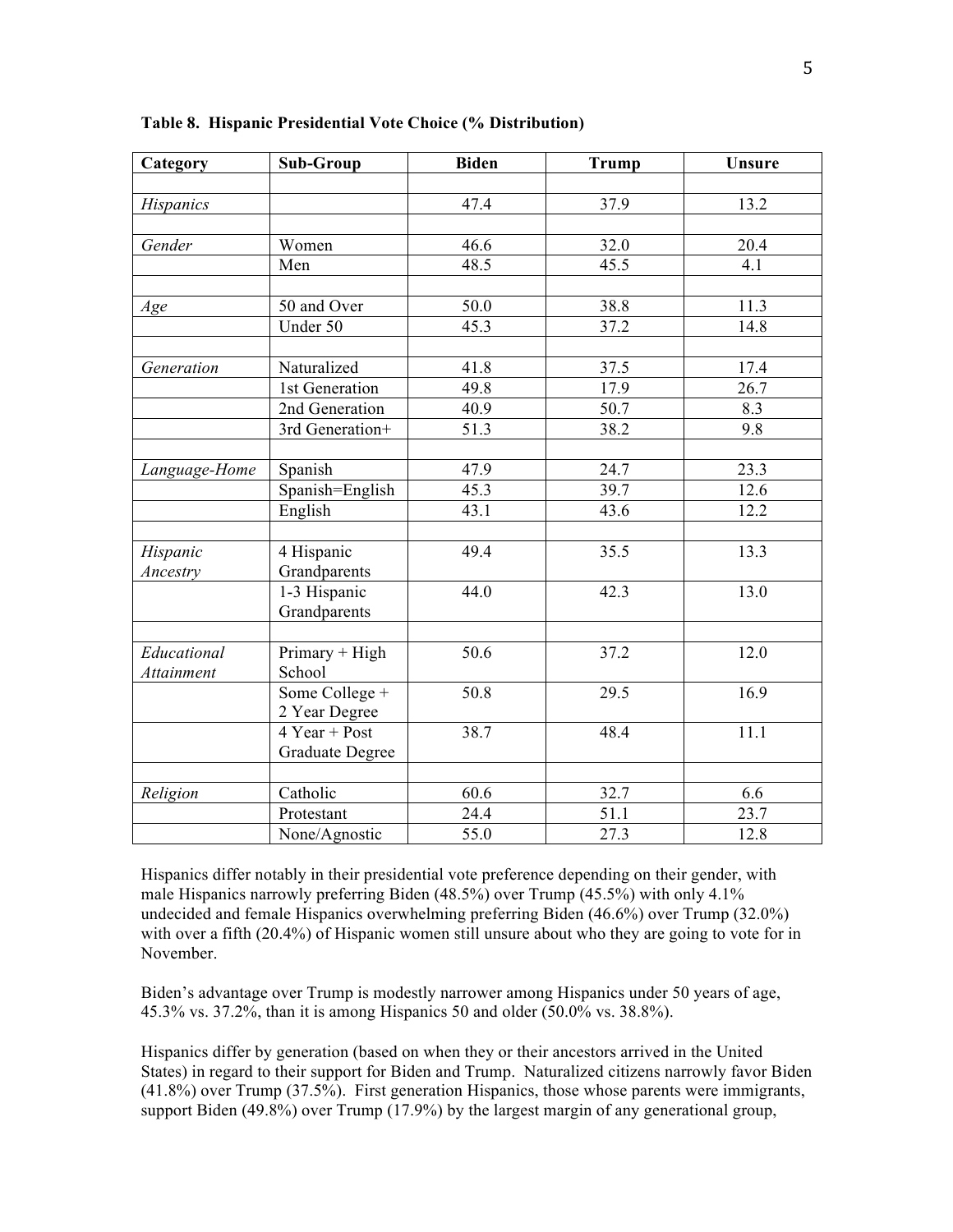while second generation Hispanics (those whose grandparents were immigrants but whose parents were born in the United States) favor Trump by a notable margin over Biden, 50.7% to 40.9%. Hispanics who are third generation or beyond (i.e., whose grandparents were born in the United States) prefer Biden (51.3%) over Trump (38.2%) by a more than ten-point margin. The source of these generational differences will be examined in greater detail in the third report of this election series.

The language Hispanics speak at home is linked to their presidential vote preference. Among respondents who either speak only Spanish or more Spanish than English at home, Biden is overwhelming preferred over Trump 47.9% to 24.7%. Biden possesses a modest 45.3% to 39.7% advantage in vote intention among respondents who speak Spanish and English equally at home. In contrast, Trump has a small advantage, 43.6% to 43.2%, in vote intention among Hispanics who speak only English or English more than Spanish at home.

Almost two-thirds (64.6%) of the Hispanics surveyed report having four Hispanic grandparents while 35.4% report having three or fewer Hispanic grandparents. Among the former group, Biden is preferred over Trump by a large margin, 49.4% to 35.5%, but among the latter group, Biden's advantage over Trump is much more narrow, at 44.0% to 42.3%.

There is also a strong relationship between education and presidential vote choice among Hispanics. Hispanic voters whose highest educational attainment is a high school degree or less have a vote intention for Biden of 50.6% and for Trump of 37.2%, with Biden's advantage even larger among those whose highest educational attainment is some college or a two-year degree (50.8% to 29.5%). In sharp contrast, Hispanics with either a four-year degree or an advanced degree as their highest level of education support Trump over Biden, 48.4% to 38.7%.

Finally, there also exist sharp religious distinctions among Hispanics in terms of their candidate support. Catholic and non-religious Hispanics strongly prefer Biden over Trump, 60.6% vs. 32.7% and 55.0% vs. 27.3% respectively. In contrast, Protestant Hispanics strongly prefer Trump over Biden, 51.1% to 24.4%.

#### **TEXAS U.S. SENATE VOTE CHOICE**

Table 9 contains the Texas U.S. Senate vote choice of all voters and those who indicated they were most likely to vote ("extremely likely to vote") in the November election.

| Candidate                     | All Voters $(\% )$ | Most Likely Voters (%) |
|-------------------------------|--------------------|------------------------|
| John Cornyn (Republican)      | 44 4               | 46.8                   |
| MJ Hegar (Democrat)           | 37.4               | 40.7                   |
| Kerry McDermott (Libertarian) |                    | 3.6                    |
| David Collins (Green)         | 2.0                |                        |
| Unsure                        | 29                 | 77                     |

#### **Table 9. U.S. Senate Vote Choice (% Distribution)**

Among all voters, Republican John Cornyn's vote intention is 44.4% while Democrat MJ Hegar's vote intention is 37.4%. Libertarian Party candidate Kerry McKennon and Green Party candidate David Collins are preferred by 3.3% and 2.0% respectively, while 12.9% of voters remain unsure about their U.S. Senate vote choice.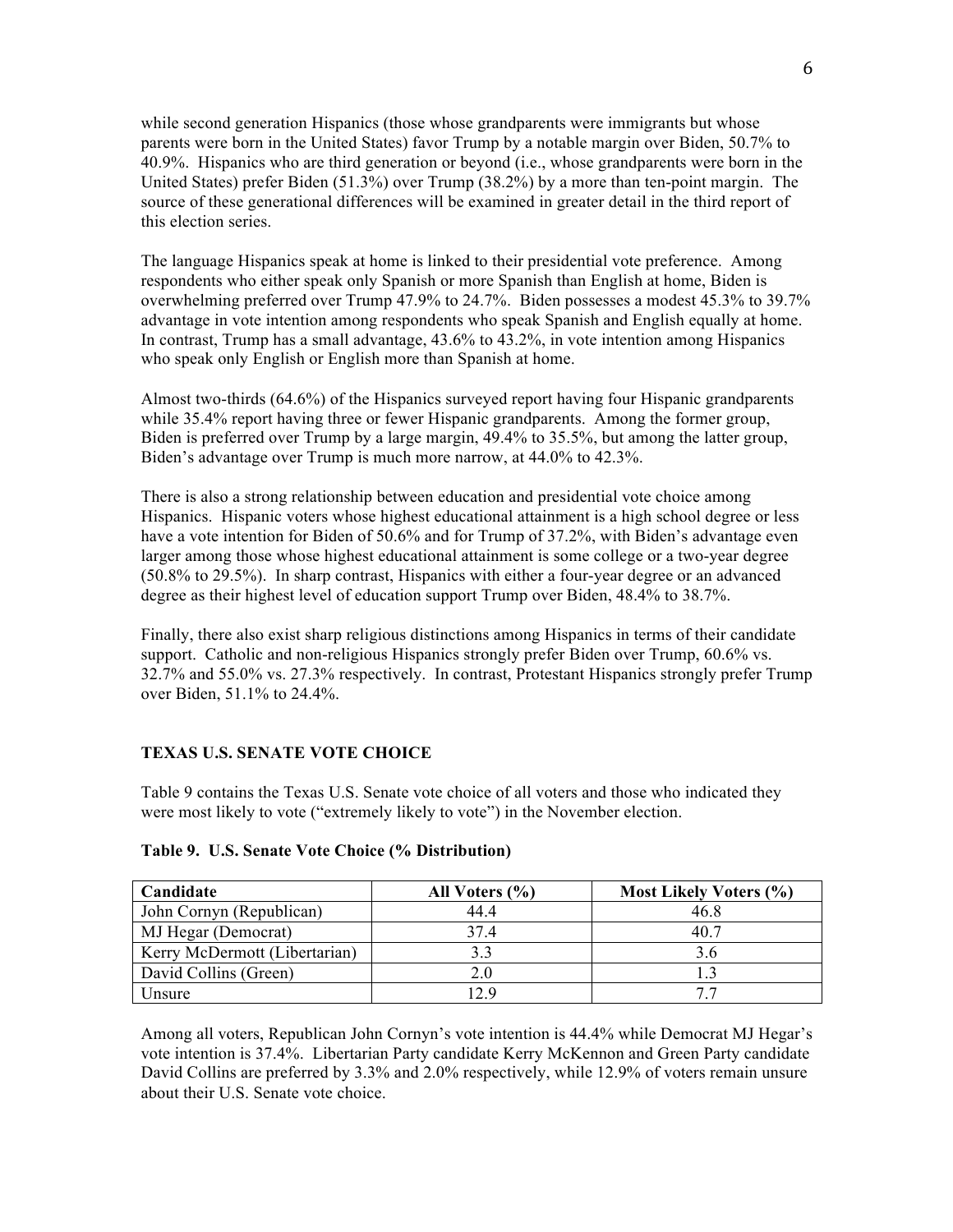Among the most likely voters, Cornyn's vote intention is 46.8% and Hegar's 40.7%, with 7.7% undecided and 3.6% and 1.3% intending to vote for McKennon and Collins respectively.

*Ethnicity/Race.* Table 10 displays the US Senate vote choice (for all voters) both overall and broken down into the Lone Star State's three principal ethnic/racial groups: Anglos (non-Hispanic Whites), Hispanics, and African Americans. A catch-all Others category is also included.

| Candidate | Overall | Anglos | <b>Hispanics</b> | African   | <b>Others</b> |
|-----------|---------|--------|------------------|-----------|---------------|
|           |         |        |                  | Americans |               |
| Cornyn    | 44.4    | 58.2   | 33.8             |           | 45.4          |
| Hegar     | 37.4    | 25.1   | 42.4             | 76.3      | 48.4          |
| McKennon  | 3.3     | 4.9    | 3.4              | 0.4       |               |
| Collins   | 2.0     | 1.8    | 1.0              |           | 0.0           |
| Unsure    | 2.9     | 10.0   | 19.4             | 15.2      | 5.2           |

**Table 10. Ethnicity/Race and U.S. Senate Vote Choice (% Distribution)**

Among Anglos, Cornyn leads Hegar by more than a two to one margin, 58.2% to 25.1%, with 10.0% undecided. Among Hispanics, Hegar has the advantage over Cornyn, 42.4 % to 33.8%, with nearly one out of every five Hispanics (19.4%) still unsure about for whom to vote. Hegar enjoys a more than 10 to 1 advantage over Cornyn among African Americans, 76.3% to 7.1%, with 15.2% undecided.

As is highlighted in Table 14 below, 28.9% of respondents (31.1% of Hispanics) did not know enough about Hegar to have an opinion about her, compared to half as many (13.4%) who didn't know enough about Cornyn. As Hegar becomes better known among Texas voters, the proportion who remain undecided should decrease, which, if present ethnic/racial voting patterns hold would benefit Hegar given the higher proportion of Hispanic and African American voters than Anglo voters who are presently unsure about who to vote for in the 2020 Texas U.S. Senate race.

*Gender.* Table 11 provides the U.S. Senate vote choice (for all voters) both overall and broken down by gender. Men back Cornyn (51.0%) over Hegar (34.5%) by a substantial margin, with only 6.3% undecided. Among women the two candidates are effectively tied at 39.8% (Cornyn) and 39.1% (Hegar), with almost three times the proportion of women (18.3%) being undecided as men (6.3%).

| Candidate | Overall | Women   | Men  |
|-----------|---------|---------|------|
| Cornyn    | 44.4    | 39.8    | 51.0 |
| Hegar     | 37.4    | 39.1    | 34.5 |
| McKennon  |         | 2.0     |      |
| Collins   | 2.0     | $0.8\,$ |      |
| Unsure    | 29      | 18.3    |      |

**Table 11. Gender and U.S. Senate Vote Choice (% Distribution)**

*Age.* Table 12 contains the U.S. Senate vote choice (for all voters) both overall and broken down into two age groups: those 50 and over and those under 50. Cornyn enjoys notably more vote support among those 50 and older than does Hegar, 50.6% to 35.3%, with 8.9% undecided.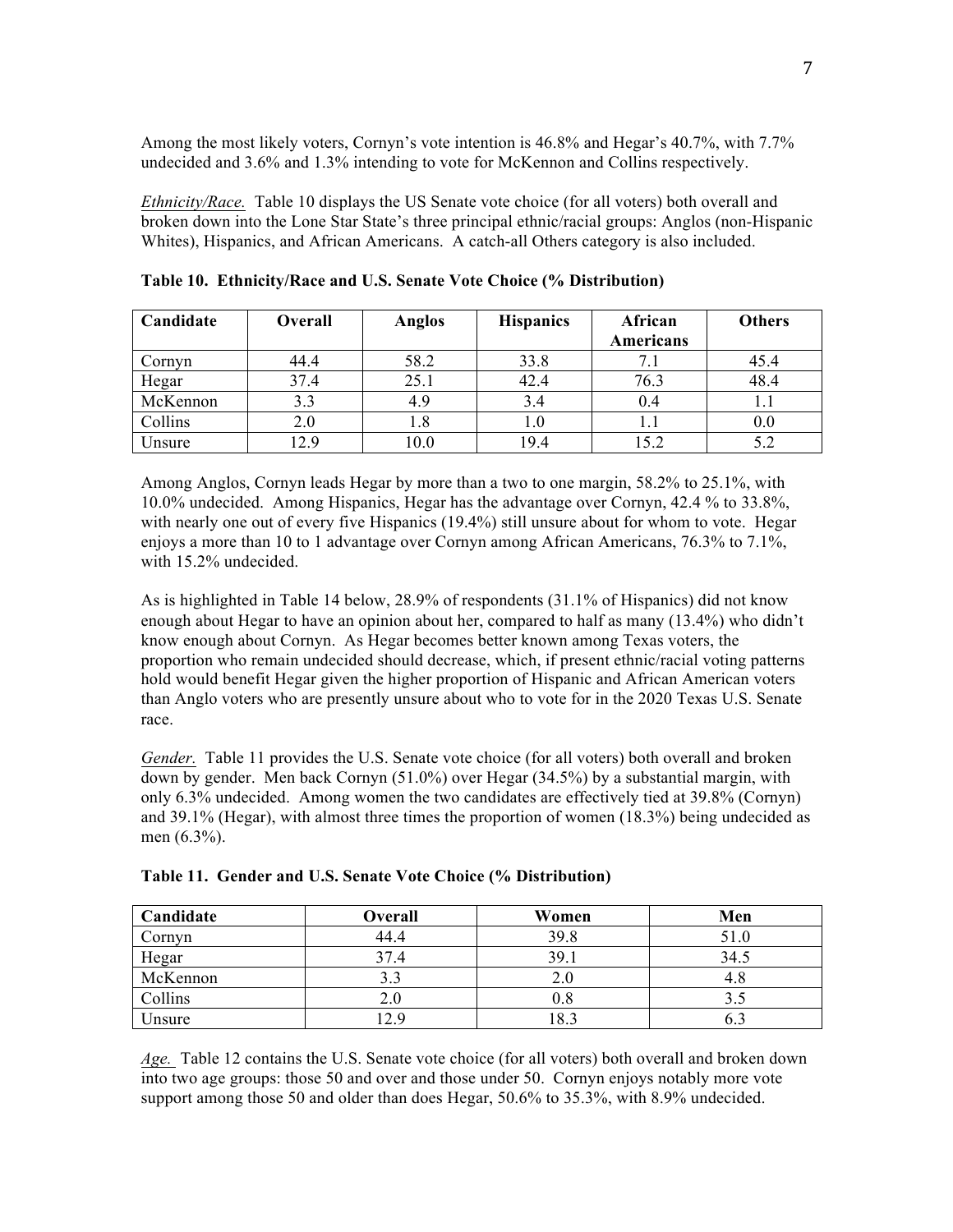Among those under 50, Hegar possesses a moderate advantage over Cornyn, 40.2% to 36.4%, with nearly one in five  $(18.2\%)$  undecided.

| Candidate | Overall | 50 and Over | Under 50 |
|-----------|---------|-------------|----------|
| Cornyn    | 44.4    | 50.6        | 36.4     |
| Hegar     | 37.4    | 35.3        | 40.2     |
| McKennon  | 3.3     | $4_{.1}$    |          |
| Collins   | 2.0     |             |          |
| Unsure    | 12.9    | 8.9         | 182      |

#### **Table 12. Age and U.S, Senate Vote Choice (% Distribution)**

#### **TRUMP POLICY APPROVAL: COVID-19, CRIMINAL JUSTICE, & IMMIGRATION**

In the survey respondents were asked to provide their level of approval of President Donald Trump in there different policy areas: his handling of the coronavirus outbreak, his response to African American deaths at the hands of the police, and his policies related to immigration and the U.S.-Mexico Border (see Table 13).

| <b>Policy</b>                                                                | <b>Strongly</b><br>Approve | Approve | <b>Neither</b><br>Approve<br><b>Nor</b><br><b>Disapprove</b> | <b>Disapprove</b> | <b>Strongly</b><br><b>Disapprove</b> | Don't<br>Know |
|------------------------------------------------------------------------------|----------------------------|---------|--------------------------------------------------------------|-------------------|--------------------------------------|---------------|
|                                                                              | 24.1                       |         | 7.8                                                          | 7.3               |                                      | 0.6           |
| Handling of<br>Coronavirus<br>Outbreak                                       |                            | 19.0    |                                                              |                   | 41.2                                 |               |
|                                                                              |                            |         |                                                              |                   |                                      |               |
| Response to<br>African<br>American<br>Deaths in<br>Encounters<br>with Police | 23.7                       | 16.2    | 10.5                                                         | 10.5              | 35.2                                 | 3.9           |
|                                                                              |                            |         |                                                              |                   |                                      |               |
| Policies<br>Related to<br>Immigration<br>& U.S.-<br>Mexico<br>Border         | 34.8                       | 12.7    | 6,3                                                          | 10.0              | 33.6                                 | 2.7           |

**Table 13. Trump Approval in Three Policy Areas (% Distribution)**

Only 43.1% of Texans approve (24.1% strongly) of Trump's handling of the coronavirus outbreak versus 48.5% who disapprove of his handling of the outbreak, with 41.2% strongly disapproving.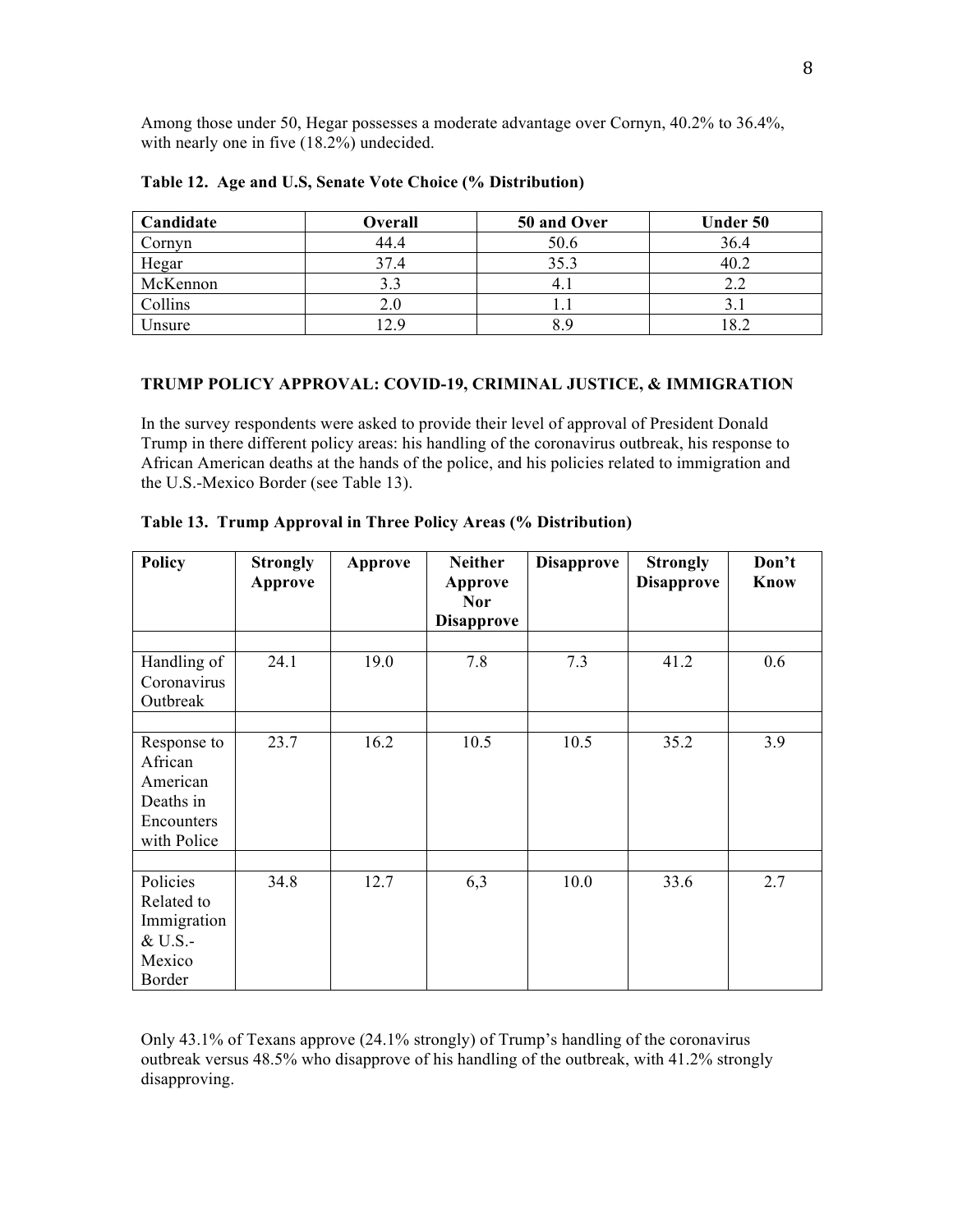Only 39.9% of Texans approve (23.7% strongly) of Trump's response to African American deaths in encounters with the police versus 45.7% who disapprove of his response, with 35.2% strongly disapproving.

Close to a majority (47.5%) of Texans approve (34.8% strongly) of Trump's policies in relation to immigration and the U.S.-Mexico Border versus 43.6% who disapprove, with 33.6% strongly disapproving.

Trump's handling of the coronavirus outbreak and his response to recent African American deaths in encounters with the police have had a net negative impact on the likelihood Texans will vote for him in November. As a result of his handling of coronavirus outbreak 21.7% of Texans are more likely to vote for him compared to 30.3% who are less likely to vote for him. As a result of his response to African American deaths in encounters with the police, 23.7% of Texans are more likely to vote for him compared to 28.4% who are less likely to vote for him.

In contrast to the above two policy responses, Trump's policies in relation to immigration and the U.S.-Mexico Border are a net positive electorally, with 33.7% more likely to vote for him compared to 27.8% who are less likely to vote for him.

#### **NATIONAL AND TEXAS POLITICIAN FAVORABILITY RATINGS**

Table 14 contains the favorability ratings for eight national politicians and 10 Texas politicians. The politicians are placed in national and Texas groups and then rank-ordered from top to bottom based on their net-favorable rating, which is the percentage with either a very favorable or somewhat favorable opinion of the politician minus the percentage with either a somewhat unfavorable or very unfavorable opinion of the politician.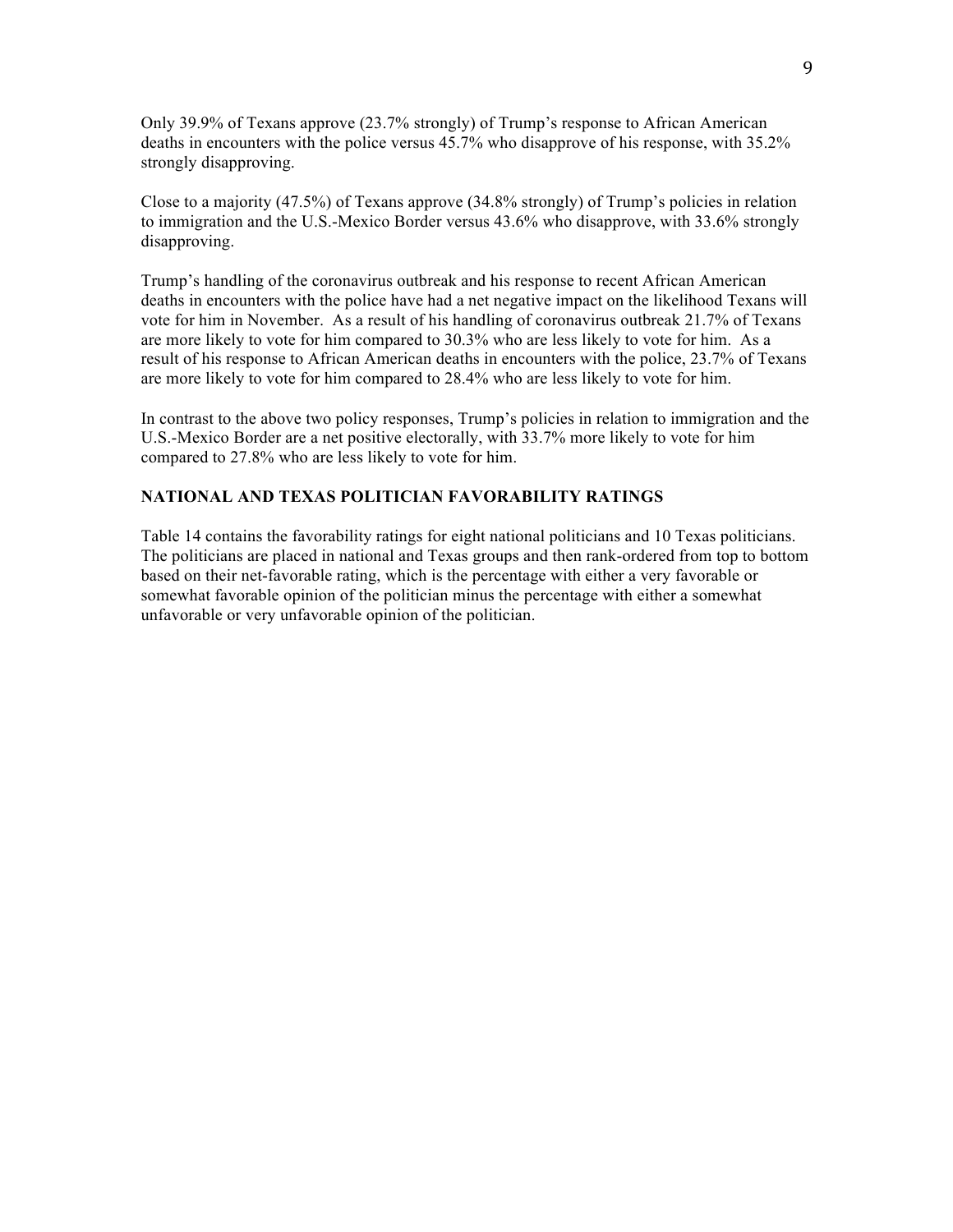| Politician         | <b>Net</b>       | Very              | Somewhat          | <b>Neither</b>    | Somewhat          | Very              | Don't            |
|--------------------|------------------|-------------------|-------------------|-------------------|-------------------|-------------------|------------------|
|                    | Favorable        | Favorable         | Favorable         |                   | Unfavorable       | Unfavorable       | Know<br>Enough   |
| Mike               | 1.6              | 32.8              | 14.9              | 9.5               | 10.0              | 36.1              | 8.0              |
| Pence              |                  |                   |                   |                   |                   |                   |                  |
| Donald             | $-0.7$           | 34.6              | 13.3              | 2.6               | 6.3               | 42.3              | 0.9              |
| Trump              |                  |                   |                   |                   |                   |                   |                  |
| Kevin              | $-3.3$           | 10.8              | 13.6              | 21.8              | 7.6               | 20.1              | 26.1             |
| McCarthy           |                  |                   |                   |                   |                   |                   |                  |
| Joe<br>Biden       | $-12.8$          | 22.2              | 17.2              | 6.9               | 8.9               | 43.3              | $\overline{1.5}$ |
| Mitch              | $-16.4$          | 7.0               | 23.4              | 14.9              | $\overline{10.7}$ | 36.1              | 8.0              |
| McConnell          |                  |                   |                   |                   |                   |                   |                  |
| Nancy              | $-21.9$          | 19.7              | 13.8              | $\overline{9.3}$  | 6.2               | 49.2              | $\overline{1.9}$ |
| Pelosi             |                  |                   |                   |                   |                   |                   |                  |
| Alexandria         | $-23.9$          | 16.6              | $\overline{10.9}$ | 12.2              | 6.1               | 45.3              | $\overline{8.9}$ |
| Ocasio-            |                  |                   |                   |                   |                   |                   |                  |
| Cortez<br>Chuck    | $-24.9$          | 13.1              | 12.8              | 13.0              | 9.0               | $\overline{41.8}$ | 10.4             |
| Schumer            |                  |                   |                   |                   |                   |                   |                  |
| Texas              |                  |                   |                   |                   |                   |                   |                  |
| MJ                 | 13.2             | 16.5              | 17.7              | 15.9              | $\overline{9.9}$  | 11.1              | 28.9             |
| Hegar              |                  |                   |                   |                   |                   |                   |                  |
| $\overline{G}$ reg | 7.4              | $\overline{24.8}$ | $\overline{22.0}$ | $\overline{11.4}$ | 16.1              | 23.3              | 2.3              |
| Abbott             |                  |                   |                   |                   |                   |                   |                  |
| George P.          | 7.2              | 9.3               | $\overline{24.0}$ | 24.0              | 13.1              | 13.0              | 16.7             |
| <b>Bush</b>        |                  |                   |                   |                   |                   |                   |                  |
| Ted                | 3.4              | $\overline{28.9}$ | 17.0              | 7.9               | 8.8               | 33.7              | 3.7              |
| Cruz               |                  |                   |                   |                   |                   |                   |                  |
| Ken                | $\overline{1.4}$ | 11.3              | $\overline{19.7}$ | 13.9              | 8.2               | 21.4              | 25.6             |
| Paxton             |                  |                   |                   |                   |                   |                   |                  |
| John               | 0.9              | 14.5              | 22.4              | 13.8              | 12.1              | 23.9              | 13.4             |
| Cornyn             | $-2.1$           |                   | 16.1              |                   | 7.9               | 26.5              | 17.1             |
| Dan<br>Patrick     |                  | 16.6              |                   | 16.2              |                   |                   |                  |
| Julián             | $-8.8$           | 13.6              | 14.4              | 17.4              | 6.0               | 30.8              | 18.0             |
| Castro             |                  |                   |                   |                   |                   |                   |                  |
| Joaquín            | $-10.2$          | 10.8              | 12.2              | 18.4              | $\overline{5.5}$  | 27.7              | 25.4             |
| Castro             |                  |                   |                   |                   |                   |                   |                  |
| Beto               | $-15.6$          | 17.9              | 15.8              | 12.0              | 6.9               | 42.4              | $\overline{5.1}$ |
| O'Rourke           |                  |                   |                   |                   |                   |                   |                  |

**Table 14. National and Texas Politician Favorability Ratings (% Distribution)**

All of the national politicians except for Vice President Mike Pence (1.6%) are "underwater" in the sense that their aggregate unfavorable rating is greater than their aggregate favorable rating. Trump has the second highest net-favorable rating among the national politicians at -0.7%, followed by U.S. House Minority Leader Kevin McCarthy (R-California) with a net-favorable rating of -3.3% and former Vice President Joe Biden (-12.8%). The four national politicians with the lowest net-favorable ratings (-16.4%, -21.9%, -23.9%, and -24.9% respectively) are U.S. Senate Majority Leader Mitch McConnell (R-Kentucky), U.S. House Speaker Nancy Pelosi (D-California), U.S. Representative Alexandria Ocasio-Cortez (D-New York), and U.S. Senate Minority Leader Chuck Schumer (D-New York).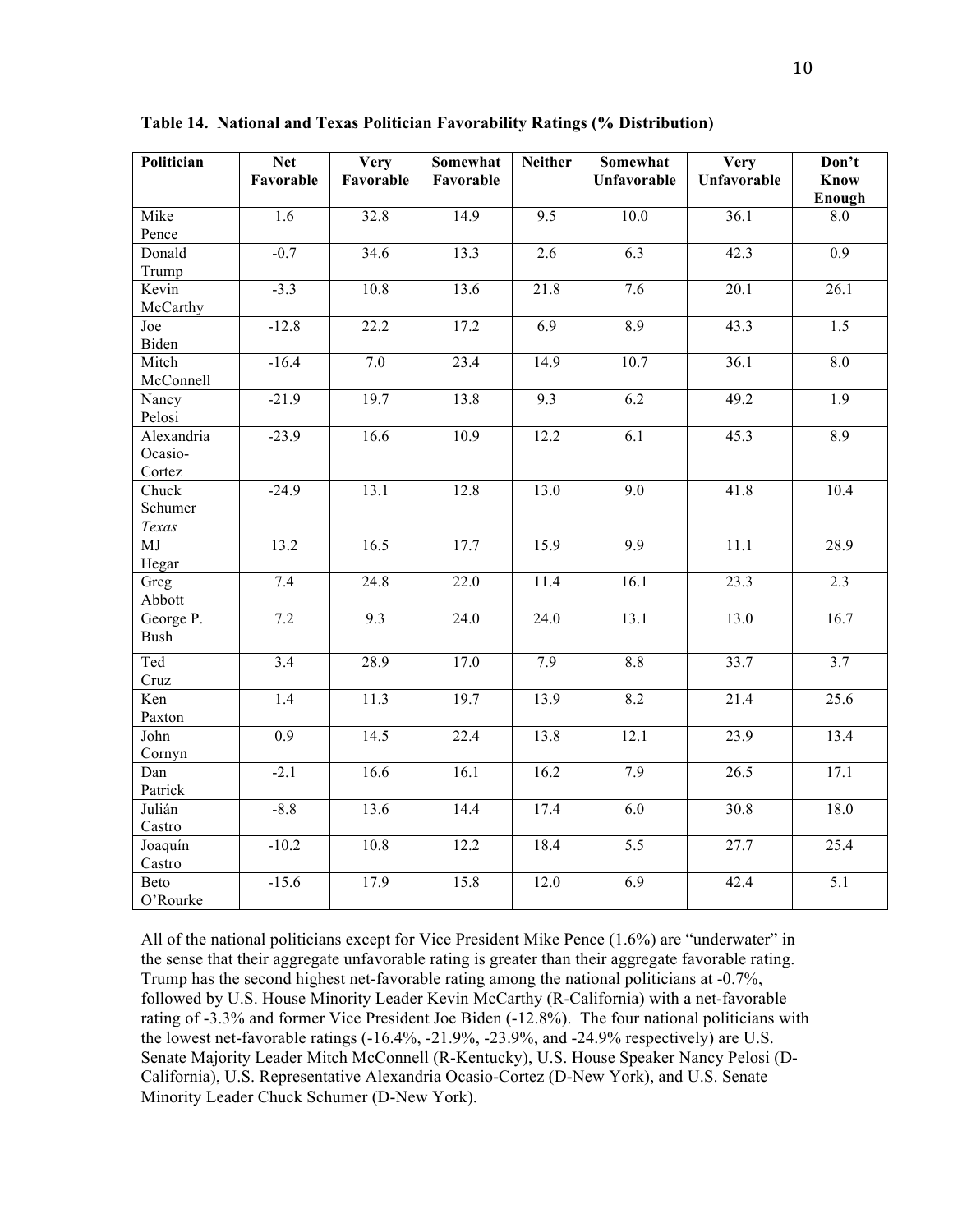The Texas politicians with the highest net-favorable ratings are Democratic U.S. Senate candidate MJ Hegar (13.2%), Governor Greg Abbott (7.4%), and Land Commissioner George P. Bush (7.2%). A substantial number of Texans, 28.9% and 16.7%, do not know enough about Hegar and Bush respectively to have an opinion. Bush also has the largest proportion of respondents who have neither a favorable nor unfavorable opinion of him (24.0%).

Four Texas politicians have negative net-favorable ratings. They are Lieutenant Governor Dan Patrick (-2.1%), former San Antonio Mayor and HUD Secretary Julián Castro (-8.8%), U.S. Representative Joaquín Castro (D-San Antonio) with a net-favorable rating of -10.2%, and former U.S. Representative (D-El Paso) and 2018 Democratic Texas U.S. Senate candidate Beto O'Rourke (-15.6%). A substantial number of Texans, 18.0% and 25.4% respectively, do not know enough about Julián Castro and Joaquín Castro to have an opinion about them.

#### **DONALD TRUMP'S ELECTION AND THE TEXAS REPUBLICAN PARTY**

More than two-fifths (42.9%) of the respondents have changed their opinion of the Texas Republican Party since Donald Trump was elected President of the United States in 2016. Compared to prior to Trump's election, far more of these Texans now have a more negative opinion of the Texas GOP than now have a more positive opinion of the party. Of this group of respondents whose opinion has changed, 25.8% shifted from a favorable to an unfavorable opinion of the GOP in the aftermath of Trump's election while 15.9% shifted from a neutral to an unfavorable opinion, and 3.1% from a favorable to a neutral position. In sum, 44.8% of these Texans have shifted their opinion of the Texas GOP to a more negative position since Trump's election in 2016.

In contrast, only 3.8% of this group of 42.9% shifted from an unfavorable to a favorable position, 4.3% moved from a neutral to a favorable position, and 0.0% shifted from an unfavorable to a neutral position. In sum, 8.1% shifted to a more positive position vis-à-vis the Texas GOP since Trump's election.

The remainder of respondents shifted from favorable to somewhat favorable (20.1%), or vice versa, and from unfavorable to somewhat unfavorable (23.6%), or vice versa. A small 3.4% of the respondents retained a neutral or uncertain position on the Texas GOP.

In sum, one possible impact Donald Trump has had on the Texas Republican Party is that since his election in 2016 almost one in five Texans (19.2%) now has a more negative opinion of the Texas GOP than they had before his election, while only a mere 3.5% now have a more favorable opinion of the party than they did before Trump's victory in 2016. In all, this translates into a substantive net negative shift of 15.7% for the Texas Republican Party's evaluation by Texas voters in the Trump era.

#### **HISPANIC, LATINO, OR LATINX?**

Throughout this report we have used the term Hispanic instead of either Latino or Latinx. Table 15 underscores that more of the Texas Hispanics surveyed approve of the term Hispanic to refer to their ethnic community than approve of either the term Latino or, especially, Latinx. Three out of four (74.3%) Hispanics either strongly approve (39.5%) or approve (34.8%) of the term Hispanic while only 5.4% either disapprove or strongly disapprove of the use of the term. Twothirds (67.5%) of Texas Hispanics either strongly approve (27.8%) or approve (39.7%) of the term Latino while only 7.5% either disapprove or strongly disapprove. In sharp contrast, only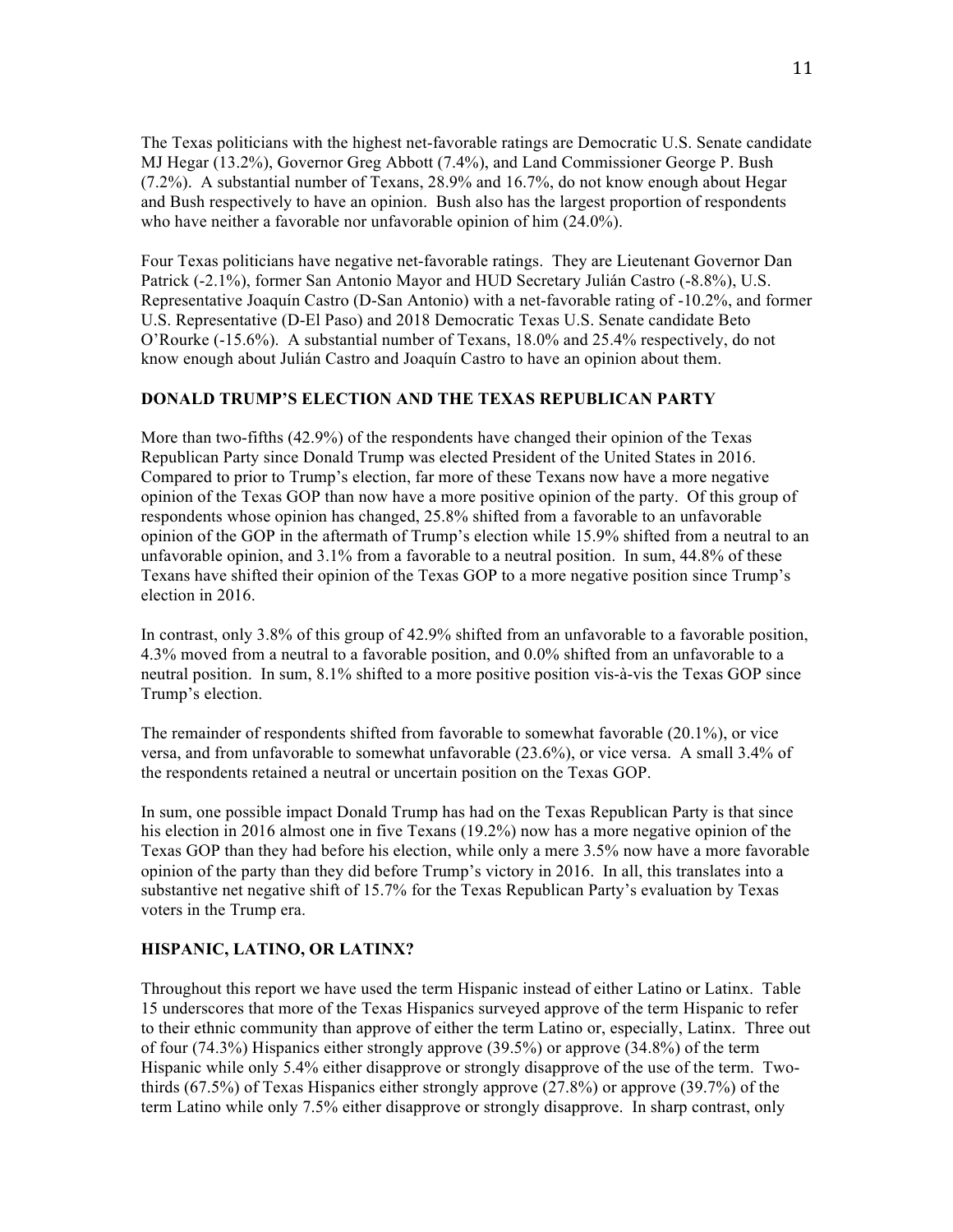21.5% of Hispanics strongly approve (7.4%) or approve (14.1%) of the use of the term Latinx to refer to their community compared to 40.2% who either disapprove (22.2%) or strongly disapprove  $(18.0\%)$ .

| <b>Approval Rating</b>     | <b>Hispanic</b> | Latino | Latinx |
|----------------------------|-----------------|--------|--------|
| <b>Strongly Approve</b>    | 39.5            | 27.8   |        |
| Approve                    | 34.8            | 39.7   | 14.1   |
| Neither Approve            | 20.3            | 25.1   | 38.4   |
| Nor Disapprove             |                 |        |        |
| Disapprove                 | 2.1             | 4.4    | 22.2   |
| <b>Strongly Disapprove</b> | 3.3             |        | 18.0   |

**Table 15. Hispanic Approval of the Terms Hispanic, Latino and Latinx**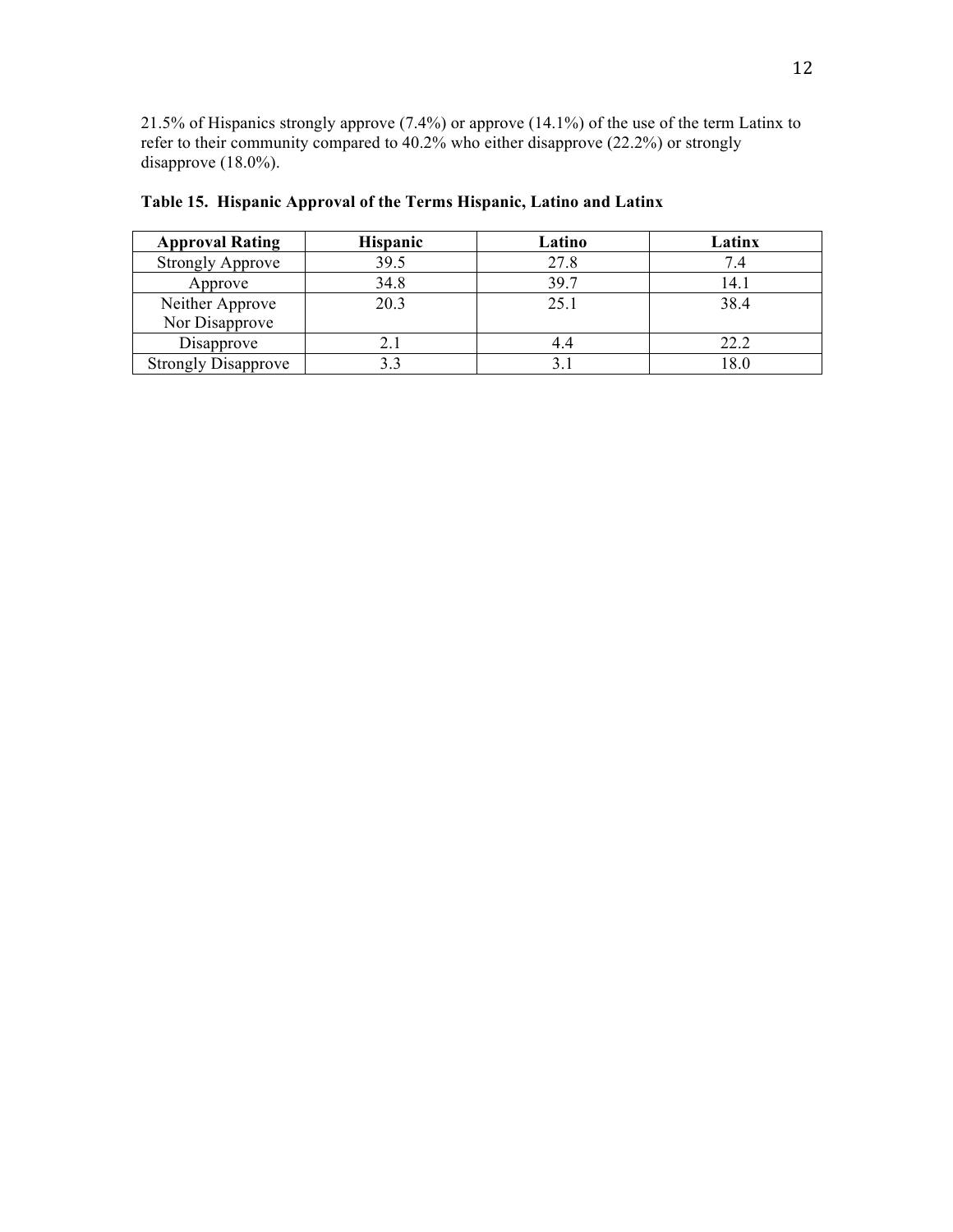## **BOARD OF DIRECTORS**



**Hon. Jason Villalba** *Chairman of the Board of Directors*



**Hon. Hope Andrade** *Board Member*



**Hon. Carlos Cascos** *Board Member*



**Hon. Leticia Van De Putte** *Board Member*



**Regina Montoya** *Board Member*



**Robert A. Estrada** *Board Member*



**Hon. Sarah Saldaña** *Board Member*



**Trey Newton** *Board Member*



**David Cabrales** *Board Member*



**Hon. Victor Leal** *Board Member*